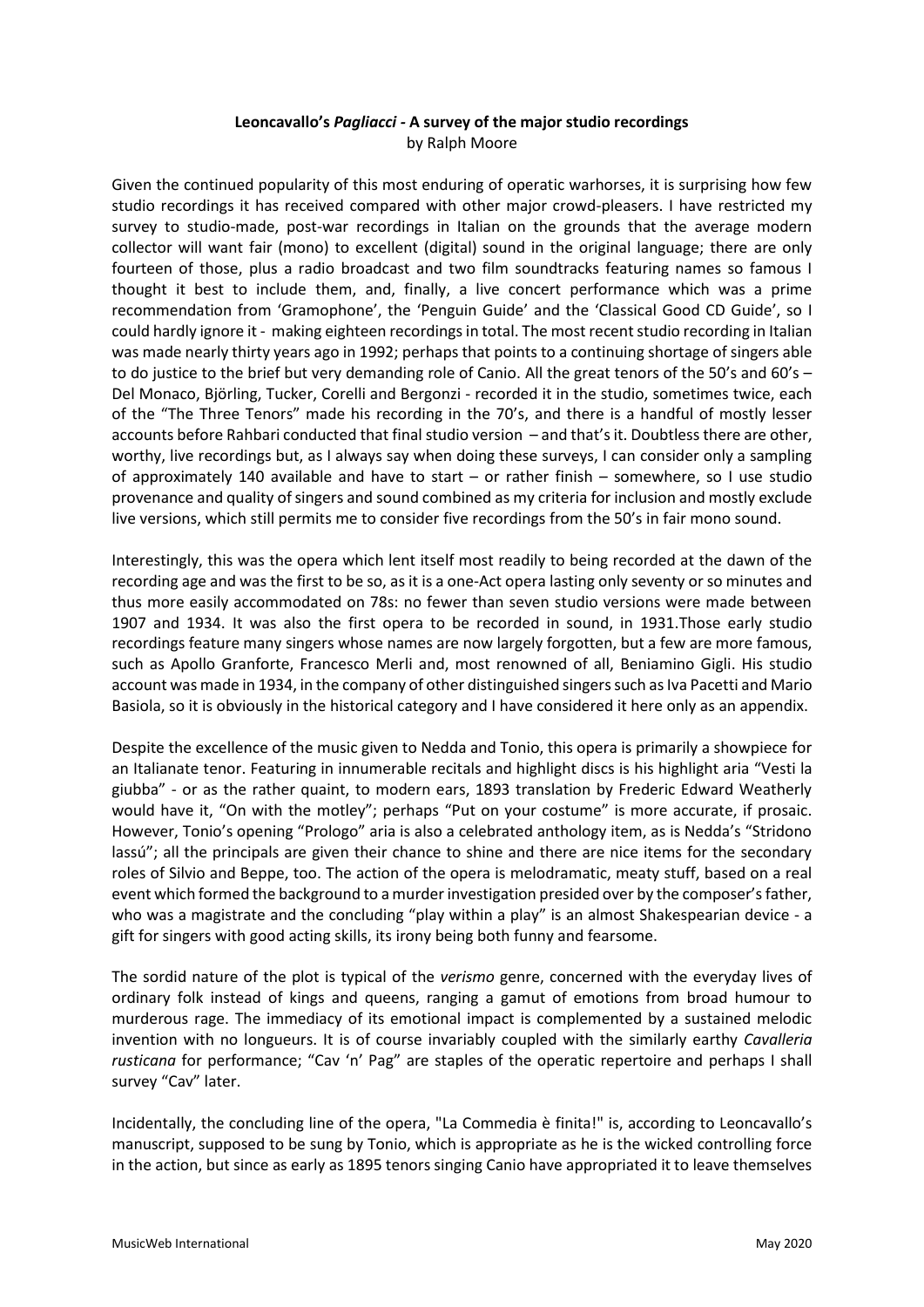in the spotlight as the curtain falls. However, in age devoted to "authenticity", increasingly numerous exceptions below include those conducted by Cellini (as early as 1953), von Matačić, Muti – always a stickler for such things – Prêtre and Chailly.

Finally, for true devotees, I recommend three films: the first two are vintage and one modern. The first is from 1948, in which the music, presented virtually complete, is frenetically conducted by Giuseppe Morelli [\(Youtube\)](https://www.youtube.com/watch?v=sljvamShlD8). It stars Tito Gobbi in finest, youthful voice, singing and acting both the roles of Tonio and Silvio (which would not be possible on stage, as they meet), Gina Lollobrigida (lipsynching Onelia Fineschi's prettily-sung Nedda) and, weirdly, baritone Afro Poli miming stentorian tenor Galliano Masini's Canio. It is also available on a Gala CD in harsh, mono sound which is nonetheless considerably superior to the wavery soundtrack for this second – pretty hammy! – film from 1954 [\(Youtube\)](https://www.youtube.com/watch?v=Ke_Bh0VY9RY&feature=emb_logo). The third is Franco Zeffirelli's 1982 version [\(Youtube\)](https://www.youtube.com/watch?v=dSURBaT3XF4). The soundtracks of the latter two are reviewed below.

### **The recordings**

**Alfredo Simonetto – 1951** (mono; radio broadcast) Warner Fonit Cetra Orchestra - RAI Torino Chorus - RAI Torino

Canio - Carlo Bergonzi Nedda - Carla Gavazzi Tonio - Carlo Tagliabue Beppe - Salvatore De Tommaso Silvio - Marcello Rossi

Christopher Howell [reviewed](http://www.musicweb-international.com/classrev/2003/Mar03/PagliacciGavazziBergonziCetra.htm) this approvingly back in 2003 and I broadly agree with his judgment. The sound here is crisp, peaky mono, the voices a bit covered by the prominent orchestra. The first of those we hear is that stalwart baritone Tagliabue, secure and even with a tremendous top A flat. Bergonzi, having only recently converted from baritone to tenor, is in equally impressive voice, rougher and more robust and resonant than for Karajan fourteen years later, so more appropriate to playing a middle-aged husband, despite being so much younger. (This is his third recorded outing for Cetra as a tenor, the first being in *Simon Boccanegra* and the second in *I due Foscari*.) There is still a baritonal tinge to his timbre and he is both considerably more animated and less patrician here than for Karajan, perhaps liberated by a more energised conductor; Simonetto is clearly wholly at home on this music, flexible and liberated. Mario Rossi is a similarly full-throated, attractively-toned Silvio, virile and youthful.

I did not much care for Carla Gavazzi's foray into Mozart for Cetra as Donna Anna but she was a formidable Minnie in *La fanciulla del West* and a good Adriana Lecouvreur; her powerful, flexible voice is better suited to verismo roles. She is decidedly "old school" in manner and all the better for it, with a quick vibrato and a nice, rounded, hooty top.

The pinched sound disqualifies this from being a prime recommendation but for the collector tolerant of historical sound it's lovely example of really Italianate verismo singing and playing.

**Fausto Cleva – 1951** (mono) Sony, Preiser, Cantus Metropolitan Opera Association Orchestra & Chorus

Canio - Richard Tucker Nedda - Lucine Amara Tonio - Giuseppe Valdengo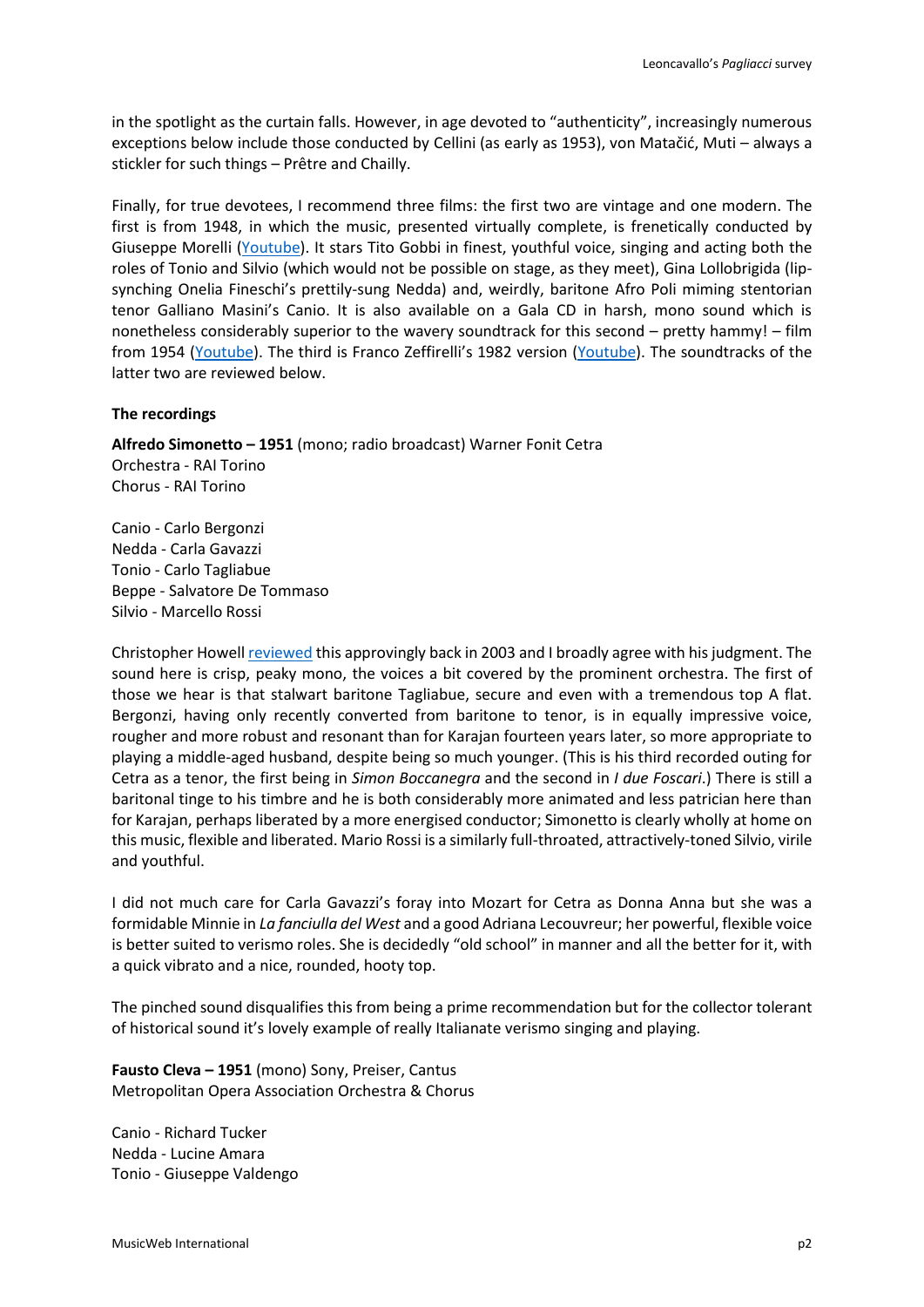Beppe - Thomas Hayward Silvio - Clifford Harvuot

Very well conducted. Tucker and Valdengo superb – Amara average.

Göran Forsling [reviewed](http://musicweb-international.com/classrev/2018/May/Mascagni_Cavalleria_19075820002.htm) this recently and I partially share his enthusiasm for it, even if I am less enamoured of Amara's Nedda and have more reservations about the sound. Richard Tucker is one of those tenors whom you would expect to be vocally and temperamentally suited to portraying Canio – and so it proves. The hardness in his tone and the amplitude of his top notes contribute virility to his characterisation but he is also able to spin a legato line, as in "Un tal gioco". With the glottal catch in his voice and the odd sob he is closest to Gigli in manner although his tenor is not as honeyed.

Toscanini's favourite Valdengo is another baritone with an intrinsically elegant timbre, making it more difficult for him to suggest evil, but he gives a very animated performance and can inject a snarl as he did in his celebrated Iago. He is a little weak at the bottom of his voice but the money notes are there. Lucine Amara is better here than her older self with Corelli nine years later but her rather squeaky, cramped soprano is still not ideal; she does not sound like a young woman and there is not much colourific variation in her voice. There are many better exponents. Her duet with Clifford Harvuot's Silvio goes well enough but there's not much bloom on either voice; his baritone is rather hoarse. Thomas Hayward is a playful, fresh-toned Beppe.

The conducting is sometimes hard-driven but I don't mind that as long as the overture, Intermezzo and the lyrical sections in general are allowed to swoon. The hissy, mono sound is a bit distant and boxy compared with better-engineered, contemporary recordings such as RCA's with Björling, which is a pity, especially as the chorus sounds harsh and distorted and as such that consigns this to the historical category. This is worth hearing for Tucker's Canio but it is generally surpassed in its other departments.

**Renato Cellini – 1953** (mono) RCA, EMI, Membran, Urania, Naxos RCA Victor Orchestra; Robert Shaw Chorale

Canio - Jussi Björling Nedda - Victoria de los Ángeles Tonio - Leonard Warren Beppe - Paul Franke Silvio - Robert Merrill

My MusicWeb colleague Bob Farr [reviewed](http://www.musicweb-international.com/classrev/2004/Mar04/Pagliacci_Naxos_Emi.htm) this back in 2004, comparing the EMI and Naxos remasterings; his conclusion was "[w]hichever version you choose you will enjoy a worthwhile and well sung performance".

The mono sound is remarkably clear and present – better than the comparable EMI mono recording with Callas reviewed below – but on the other hand the performances here are rather more restrained and polite, featuring artists who mostly avoided verismo roles on stage and whose gifts were not necessarily skewed towards vocal amplitude and dramatic fervour, but more to vocal beauty and refined characterisation. As a result, by comparison with, say, Del Monaco's recordings, this risks being more of a canary-fancier's feast than a thrill-junkie's destination. The first voice we hear confirms this: Leonard Warren singing absolutely beautifully but about what could be virtually anything; when he sings "Bisogna fingere per reuscir", his oily, scheming Iago is brought more readily to mind than a vindictive sexual predator. Similarly, it would be a churlish clod indeed who did not respond to the shining, silver tone and flawless legato of Björling's tenor and he musters considerable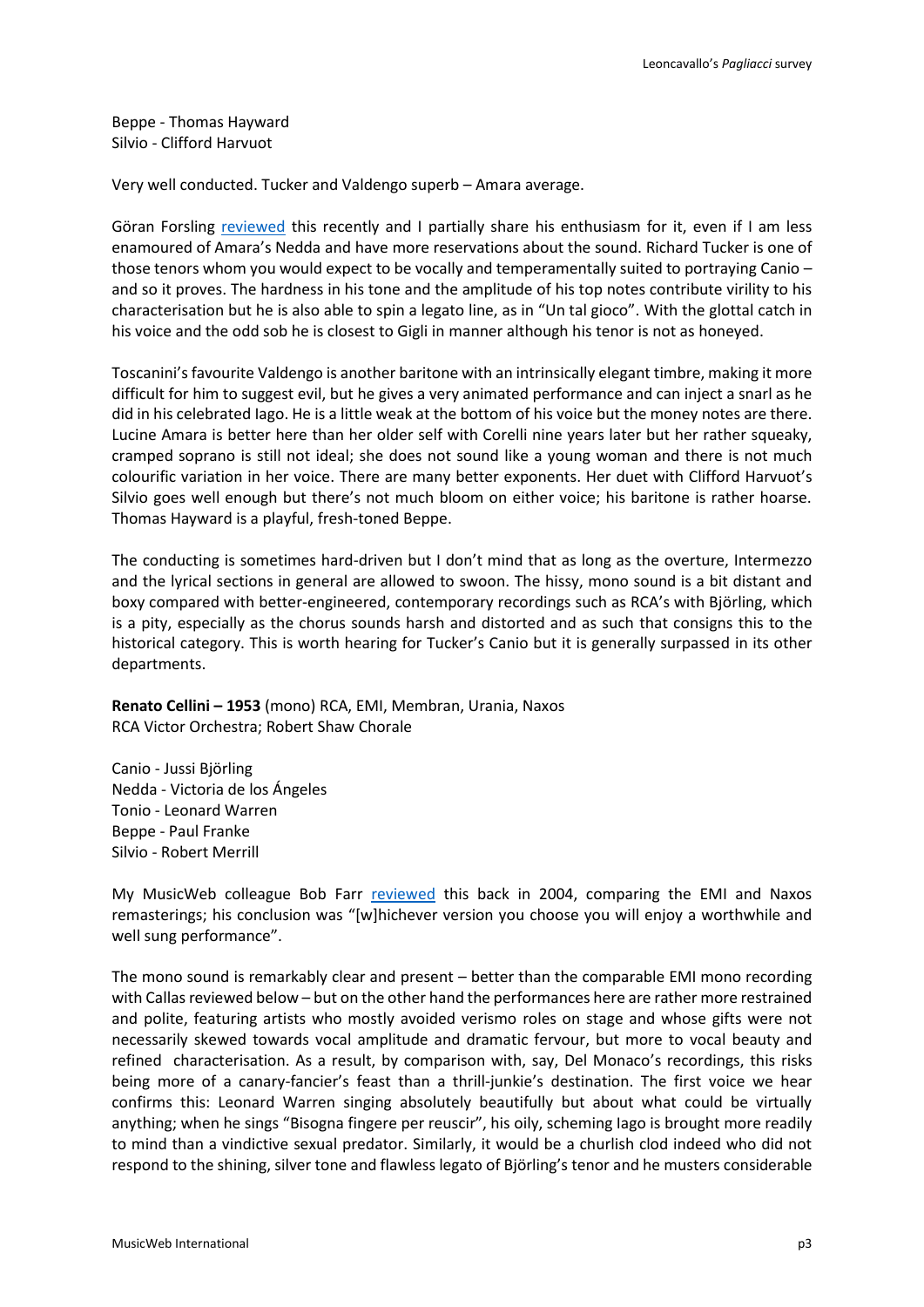vocal power combined with real depth of feeling in his big moments – but does he successfully incarnate a murderous, jealous, possessive brute with a short fuse? Continuing in the same vein, de los Ángeles' Nedda is a pretty, wilting little thing but is she really the feisty street-orphan who whacks Tonio across the gob with a horse-whip? The irony is that Robert Merrill, the one singer who might have brought more animal intensity to the role of Tonio (as he does for Gardelli in 1967), is relegated to that of Silvio – which indeed, he sings very nicely, even if he is a bit avuncular for an ardent lover. Paul Franke is an unusually robust Beppe. Cellini conducts efficiently but, as Bob succinctly puts it, "with élan rather than passion."

The Robert Shaw Chorale and a decent pick-up orchestra try to put a bit of hair on this recording's chest but - and even if I feel a bit ungrateful saying this about four great singers - in the end, this is insufficiently gutsy to be a front-runner. If you prefer vocal mayonnaise to mustard, you might well feel differently.

**Alberto Erede – 1953** (mono) Decca, GOP, Urania Santa Cecilia Orchestra & Chorus

Canio - Mario Del Monaco Nedda - Clara Petrella Tonio - Afro Poli Beppe - Piero De Palma Silvio - Aldo Protti

I first had this recording on LP nearly forty years ago and I remember marvelling at the open-throated freedom Del Monaco and Petrella displayed in their singing. I still think his second recording five years later displays more artistry and steadiness, and rounder vowels – here they are sometimes distorted - but here he is in his youthful prime, making a stunning noise.

The peculiarity of this recording is that Aldo Protti, who otherwise sings Silvio, delivers the Prologue instead Afro Poli. I have no idea why, as the veteran Poli was only fifty at the time and continued singing for some after this but maybe he didn't feel that he still had the top A flat and G for the Prologue. Protti isn't bad, but was always a bit heavy-going, with an over-emphatic vibrato and a rather dull timbre; however, he was a good, serviceable singer with splendid top notes and is to be found alongside Del Monaco in three other studio recordings conducted by Erede, who remains an under-rated conductor.

Although somewhat neglected today, Clara Petrella had a big, vibrant, properly registered voice which sounds properly youthful, unlike too many Neddas, though in fact she was here already in her late thirties. Known as the "Duse of singers" for her acting skills, her dramatic acumen, so vividly on display here, is complemented by a voice which is beautiful throughout its range but has especially lovely, rounded high notes - and she can match Del Monaco in the concluding on-stage slanging match so the last few minutes are electric. Unfortunately, she and Protti make a rather staid pair of lovers, as his tone is never as glamorous as hers and she needs a brighter, more elegant foil to her large, pharyngeally pure sound.

Poli is rather cloudy-toned but makes a surprisingly sympathetic Tonio before he turns nasty and he summons up surprising vocal penetration at points of high drama such as when Nedda strikes him with the whip. He is amusing in the play, deploying a range of vocal tricks and inflections in the same manner as Gobbi. Piero De Palma – of course – is Beppe. He's fine, but again I think he's even better five years later.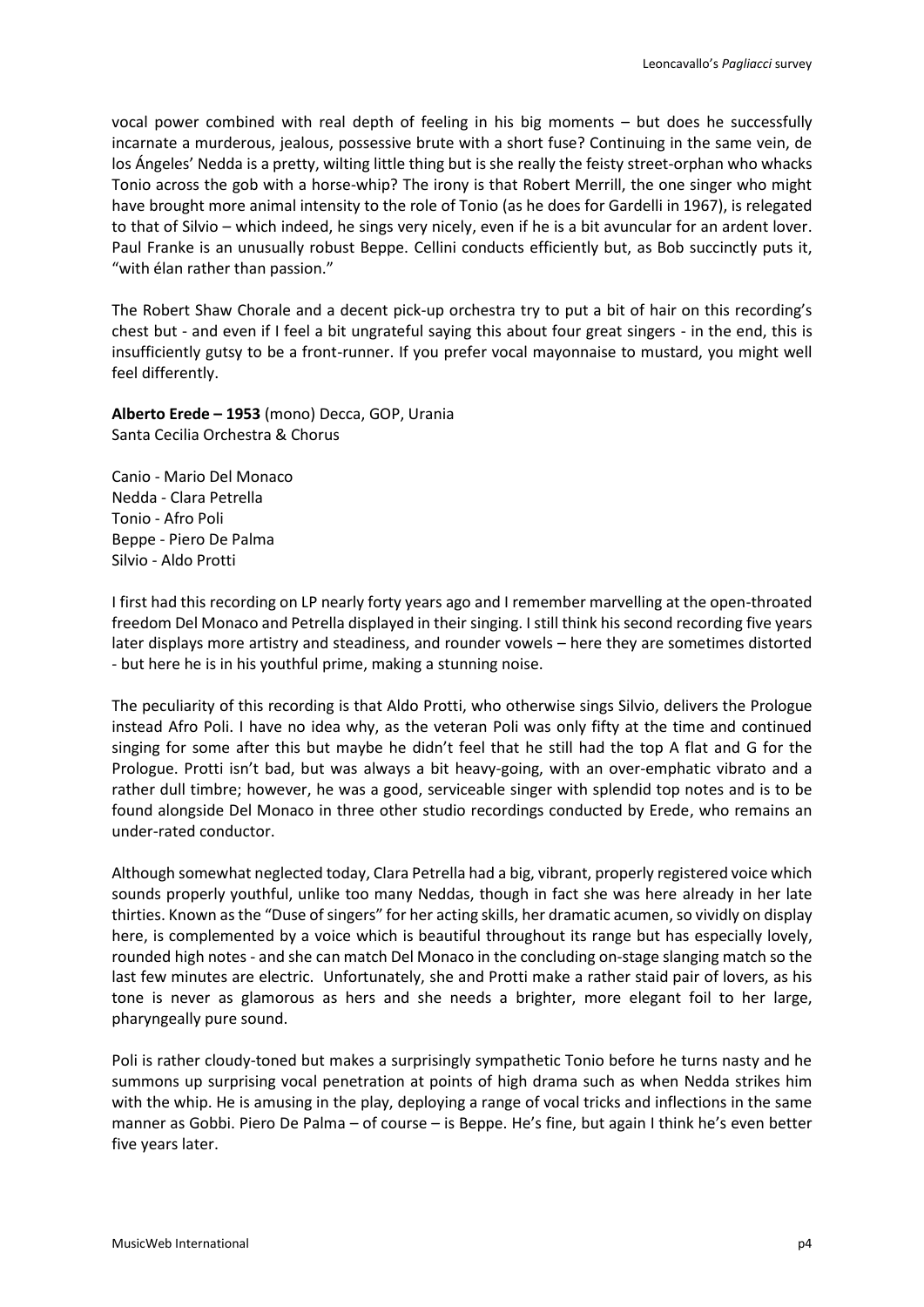The mono sound is what it is – free of distortion but rather cavernous with a bit of echo, so some detail is lost in ensemble, but it is perfectly listenable.

There is plenty to enjoy here, especially for recording nearly seventy years old; it is an "old school" recording and I love it, but Del Monaco's second recording is evidently a more complete and satisfactory package.

**Alfredo Simonetto – 1954** (mono; film soundtrack) Opera d'Oro, Archipel, Hardy, Bongiovanni, Standing Room Only RAI Milano Orchestra & Chorus

Canio - Franco Corelli Nedda - Mafalda Micheluzzi Tonio - Tito Gobbi Beppe - Mario Carlin Silvio - Lino Puglisi

Superb voices and masterly conducting are the main attraction here, despite the muffled, vintage sound. Corelli's trumpeting tenor is intermittently vitiated by the "caprino" (goatish) tremolo which he gradually eliminated throughout the 50's in response to the mocking nickname – "Pecorelli" (little sheep) bestowed upon him by critics but he is thrilling in his big moments; nobody, not even Del Monaco, sings the top B on "A ventitre ore!" or "Ridi, Pagliacco" with such power and impact. Gobbi is inimitable for bite and beauty, just occasionally going a little flat and straining somewhat on top notes as was his wont but he is otherwise compelling. Mafalda Micheluzzi might not be especially remembered today but here she displays a rich, properly registered voice, with a soft, rounded sound to her vowels and an integrated lower register in service of some very expressive vocal acting. Tenor Mario Carlin is frequently encountered in comprimario roles from this era and sings Beppe very attractively. However, Lino Puglisi is weak and unsteady as Silvio – a disappointing blot on the cast; the role is too often undercast like this but Silvio is important as a counterbalance to the brutality of Canio and Tonio and has some lovely, lyrical music which needs to be well sung.

Its severe sonic limitations of course prevent this from being a top recommendation and both Corelli and Gobbi can be heard to advantage in other recordings below but it's a great supplement if you can tolerate the awful, cramped sound.

**Tullio Serafin – 1954** (mono) EMI, Regis, Naxos; Pristine Audio (Ambient Stereo) Teatro alla Scala Orchestra & Chorus

Canio - Giuseppe di Stefano Nedda - Maria Callas Tonio - Tito Gobbi Beppe - Nicola Monti Silvio - Rolando Panerai

Göran Forsling [reviewed](http://www.musicweb-international.com/classrev/2011/Apr11/Mascagni_Cavalleria_6407222.htm) this approvingly in 2011. Its main disadvantage from a modern collector's point of view is that it is in mono sound but it is good, clean, undistorted mono, produced by Walter Legge and has, in any case, since appeared in an Ambient Stereo remastering from Pristine Audio.

Gobbi is, if anything, in better voice than in his previous recording and the concluding A flat in the Prologue is secure. His textual inflections are subtler, too, the comedy more comical and the nastiness nastier. The only danger is that his suavity rivals that of Panerai as the young clandestine lover – but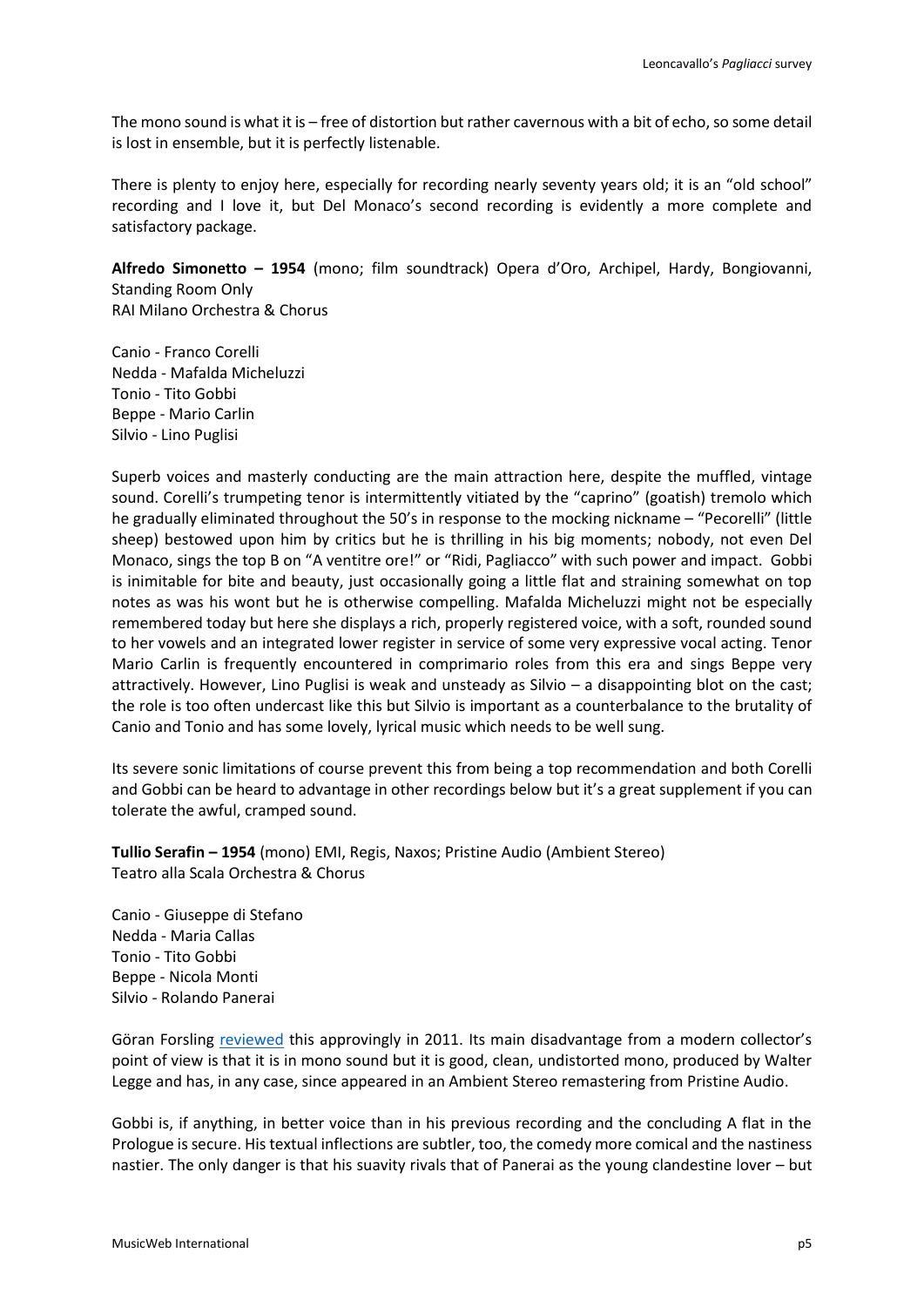fortunately he can of course turn on the vindictiveness and deploy a suitably hard, sneering tone. Di Stefano is in finest form, too, singing with power and sensitivity, deploying excellent diction and making his words drip with portentous irony but not overdoing the Schmaltz. He does not appear to be over-singing or straining, even if he does not quite have Corelli's or Del Monaco's resonance, and the sparks really fly in his on-stage confrontation with Callas. Nedda might not be a prime Callas role – she never sang it in stage – but as in her *Rigoletto* with the same team, she lightens her sound and brings real pathos to her assumption; "Stridono lassú" is delicately ornamented with lovely portamento and arresting plunges into her lower register, even if top notes are starting to flap a little. The instant switch in the colouring of her tone from her disgusted "Lurido" to a melting "Silvio" is a paradigm for her versatility and responsiveness to the words and music; she can do venom as well as tenderness. For the latter, she and Panerai make something really beautiful of their love duet. Nicola Monti's light tenor is luxury casting as Beppe.

Serafin is master of the score; it swaggers and swoons as a verismo masterpiece should and he gives full rein to the raucous orchestration. The La Scala chorus and orchestra are responsive to his beat and give a truly exuberant performance. This is a dead cert for anyone's shortlist but Del Monaco trumps Di Stefano for visceral thrills.

**Francesco Molinari-Pradelli – 1958** (stereo) Decca Santa Cecilia Orchestra & Chorus

Canio - Mario Del Monaco Nedda - Gabriella Tucci Tonio - Cornell MacNeil Beppe - Piero De Palma Silvio - Renato Capecchi

This was one of Del Monaco's most significant roles after Otello and he sang it often and widely. It obviously suited his vocal and histrionic talents and he is here partnered with an estimable cast, including the usually under-rated Gabriella Tucci. Cornell MacNeill was another large-scale, big-voiced singer not averse to grandstanding, and he immediately puts his mark on the role of Tonio, relishing the concluding high notes but also singing with considerable pathos and subtlety. You could not ask for a more thrilling curtain-up than his Prologue. There is enough edge and menace in his beefy tone to make him a convincing Tonio but paradoxically, the voice is invariably beautiful.

Decca's early stereo sound is very acceptable, a bit of tape hiss notwithstanding and once again – as in three of the recordings considered here, the Santa Cecilia forces are ideally rumbustious and committed, but also singing and playing the gentler, more melodious passages with great warmth and charm. Molinari-Pradelli was frequently Del Monaco's conductor and does everything right, caressing the melodies but letting his instrumentalist and singers off the leash during the passages of high drama. The Intermezzo is a dream.

Del Monaco is of course easily MacNeil's equal for vocal heft and amplitude and has a whale of a time assaulting our timpanums (timpani?) I rather think that Del Monaco's voice is more what Leoncavallo had in mind and his music demands rather than the Johnsonian dog-trick that Björling and Bergonzi carry off. Del Monaco's "A ventitre ore!" is enough to wake the dead, never mind remind his audience. He makes Canio a truly violent, frightening figure yet his raw grief also elicits – indeed compels - our sympathy.

Tucci was a frequent partner to Del Monaco, singing, for example, a lovely Desdemona to his Otello, but sadly this is one of only two commercial recordings she made – presumably she was squeezed out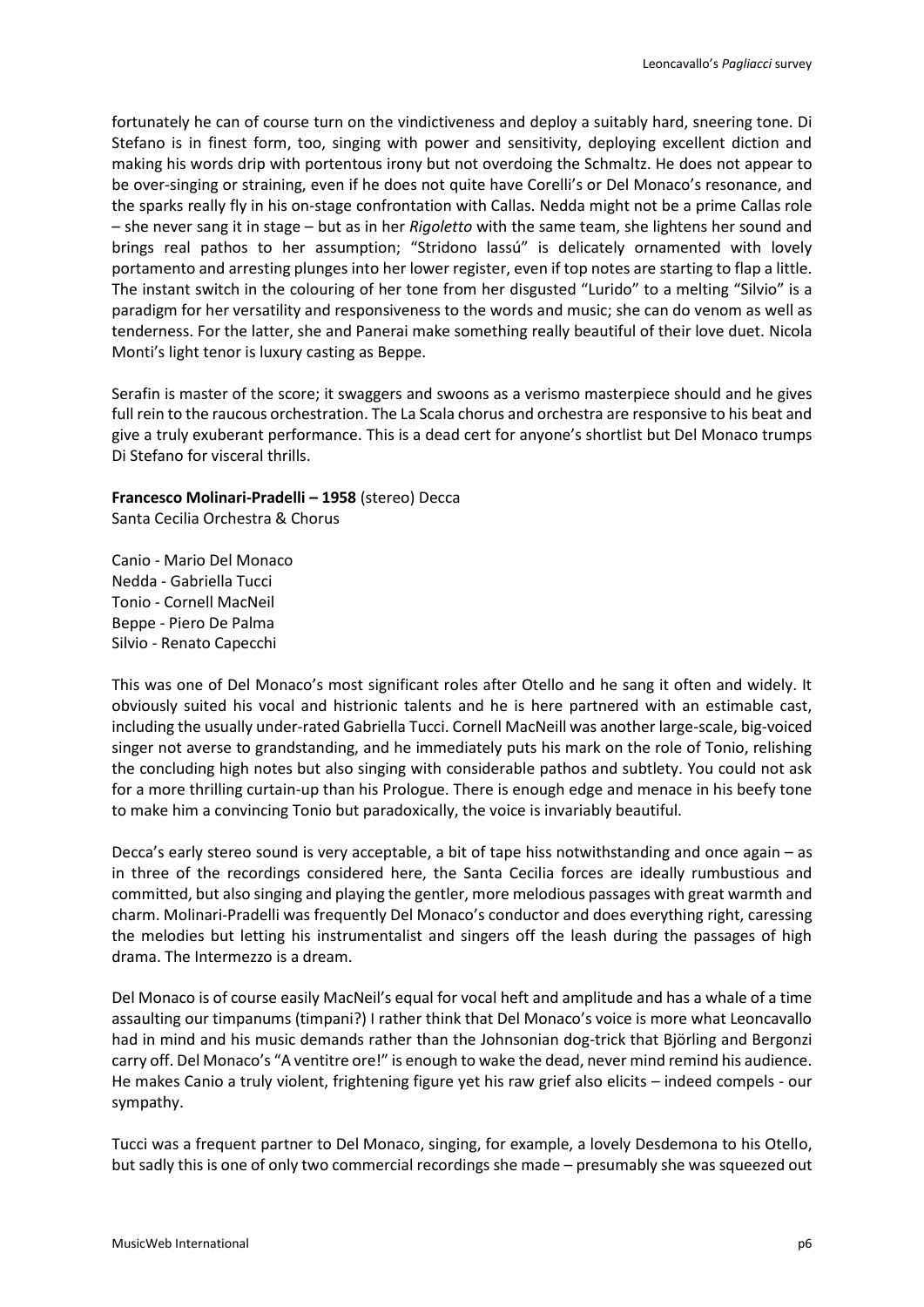by Tebaldi and Callas. She is absolutely ideal here: pure, youthful, her fast vibrato and vibrant tone bringing Nedda alive with only a few brushstrokes. Silvio is sung by a young Renato Capecchi, no mean baritone in his own right, making the love duet the haven of romantic calm in this turbulent opera that it should be. You can hear from his passionate singing how he progressed to sing Rigoletto and the big Verdi roles. A virtually perfect cast is completed by that favourite, ubiquitous comprimario tenor Piero De Palma as Beppe – even more elegant than he was with Del Monaco five years before.

In the process of re-listening to all the recordings here, I have to say that this was the one which most readily swept me along, despite my attachment to the later Santi version with Caballé, Domingo and Milnes. This is verismo *comme il faut*.

**Lovro von Matačić – 1960** (stereo) EMI Teatro alla Scala Orchestra & Chorus

Canio - Franco Corelli Nedda - Lucine Amara Tonio - Tito Gobbi Beppe - Mario Spina Silvio - Mario Zanasi

You may be sure that with von Matačić at the helm, the conducting will be first class and the sound engineering of this 1960 recording is under the supervision of Walter Legge – now reconciled to newfangled stereo, so we can all breathe easy there, too. Then we have the chance to hear Tito Gobbi's unmatchable Tonio in that stereo sound while his voice still in fine condition – even if this time the optional, climactic A flat in the Prologue was ill-advised and a certain dryness is very evident up top. Mario Zanasi as Silvio was a stylish baritone, good enough to be Germont to Callas' Violetta at Covent Garden two years previously. The icing on the cake, is the great Franco Corelli at the peak of his career, trumpeting top notes and tearing a passion to tatters.

So all's well, right? Hmm. The fly in the ointment is Lucine Amara's undistinguished Nedda. She was a fine Musetta in Beecham's *La bohème* and made a just about acceptable Nedda for Cleva with Richard Tucker back in 1951 (see above) but she is not the same singer here. She's not exactly bad; her top notes are quite pure but otherwise she has a funny little voice which most of the time sounds nasal, bottled and "ingolata"; there's not much variety on colour or dynamic and she simply sounds too old for the flighty Nedda and more like someone's auntie. The contrast with Zanasi's youthful, supple Silvio is almost comical – and tests our credulity. She is better in the "play within a play" but still too shrill and shallow.

That compromises this recording too much for me, for all that I love to hear Corelli in full flight.

**Herbert von Karajan – 1965** (stereo) DG Teatro alla Scala Orchestra & Chorus

Canio - Carlo Bergonzi Nedda - Joan Carlyle Tonio - Giuseppe Taddei Beppe - Ugo Benelli Silvio - Rolando Panerai

The first time I started listening to this recording, I had no idea that the opening number – Tonio's Prologue – would be such a shock. The truth is that Giuseppe Taddei – an artist I usually much admire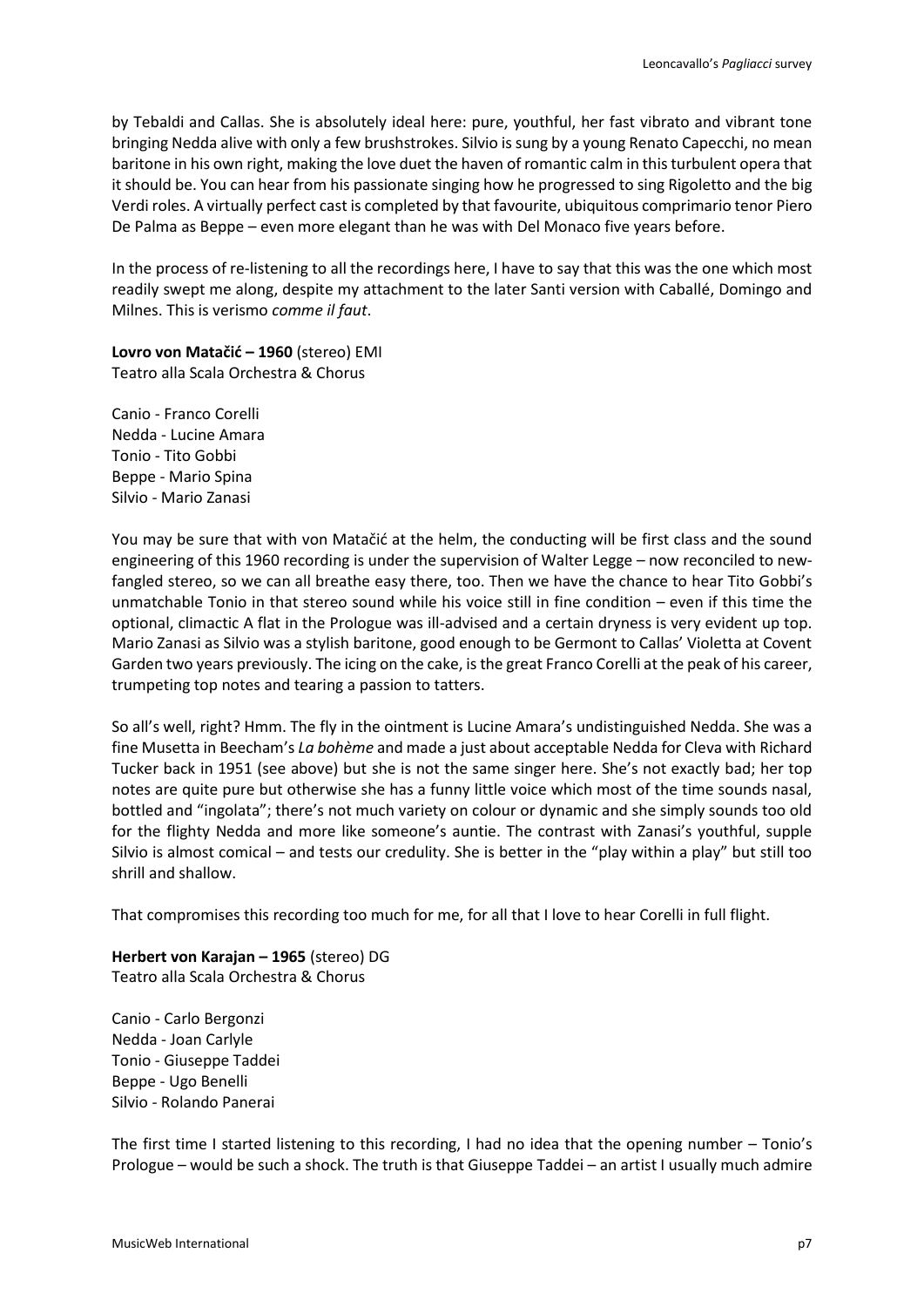– is in absolutely terrible voice: weak, wobbly, nudging and prodding notes and phrases all over the place to cover for his lack of breath and sustained tone, resorting to hammy, "actorish" vocal inflections to try to divert the listener's attention away from his parlous vocal state. He wasn't particularly old here, just in poor voice. Oh my; I wonder what Karajan was thinking.

Likewise, Bergonzi is another singer whom I rate among my favourites but his neat, refined, slightly lisping tenor is not really an ideal fit with the role of Canio, good and impassioned though he is. He rises well to the histrionic demands of his big aria but Karajan's tempi are so slow that it almost grinds to a halt; the subsequent Intermezzo is likewise hugged to death.

To cap it all, for once I find myself – very unusually - in the anti-Karajan camp by agreeing that this whole treatment of the score is too lush and languorous; Leoncavallo's music becomes a kind of Puccini-Massenet amalgam.

However, I *do* like Joan Carlyle's vibrant, full-throated, youthful-sounding Nedda, even though she is pretty rather than especially characterful and again, Karajan makes her Ballatella drag; she sounds genuinely nervous when she is attempting to cover for Canio's raging on stage, and her duet with Panerai's typically neat Silvio forms the most enjoyable part of this recording. Ugo Benelli sings a sweet but tremolo-ridden Beppe.

I was surprised, given its reputation, to rediscover that there are too many bothersome and ill-suited aspects to this recording to make it a front-runner.

**Mircea Popa – 1966** (stereo) Carlton, World of Classics National Opera of Bucharest Orchestra & Chorus

Canio - Cornel Stavru Nedda - Arta Florescu Tonio - Nicolae Herlea Beppe - Valentin Teodorian Silvio - Ladislau Konya

The first great joy of this recording is the chance to hear Nicolae Herlea, the best baritone ever to come out of Romania, in a role which ideally suits his rich, chocolate-brown voice. He is the Romanian equivalent of Ettore Bastianini: he has a huge, thrilling voice with a fast vibrato – which admittedly occasionally leads him a little sharp - and splendid Italian diction. He delivers the best top A flat and G out of all of the recordings here, period (as our transatlantic friends say). The baritone singing Silvio, too, turns out to be another fine singer with a big, handsome voice of the same ilk but unfortunately also an aggravating pulse in his vibrato when he puts any pressure on it. The Canio is Cornel Stavru, who was *primo tenore* at the Bucharest Opera for many years; he has an impressive voice, large and penetrating, if hardly subtle – but who needs subtlety in this opera? Then I love the raucous chorus, embellished by enthusiastic children and the unfettered cries of singers who sound like peasants and sing *con gusto*; well done to the Bucharest opera of that era.

So far so good, but here's the rub: the soprano singing Nedda, as in the Corelli/von Matačić recording above, lets the side down badly; she sounds like Canio's granny – unbelievable; I couldn't believe my ears on first hearing. She screeches loudly and essentially ruins what could have been a surprise contender. (The Beppe-Arlecchino isn't much fun either, but let that pass…)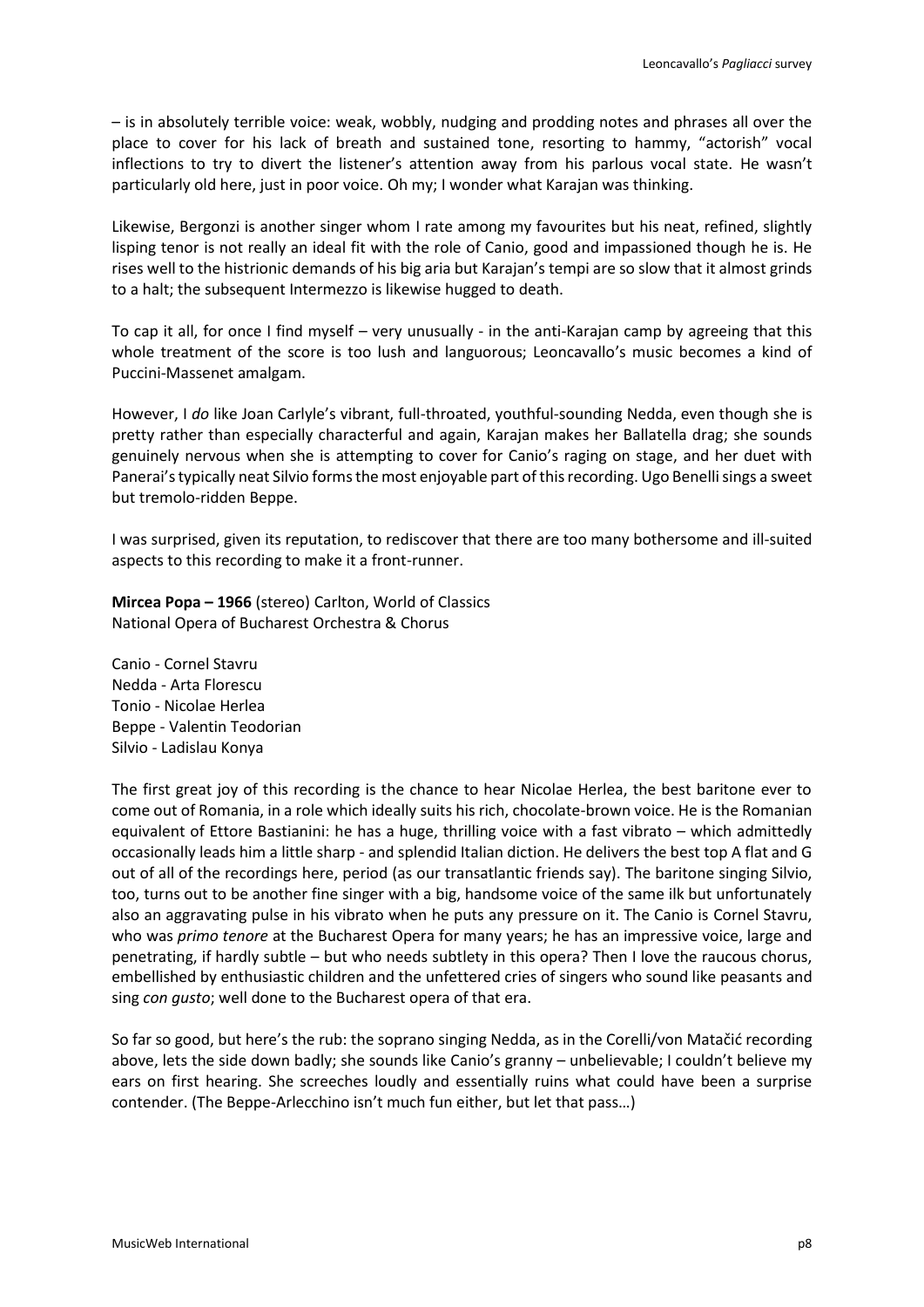The conducting is just occasionally odd, too: rather slow, deliberate and metrical but that would not have been such an issue had everything else been in order. Moving swiftly on, with a regretful backward glance toward Herlea…

**Lamberto Gardelli – 1967** (stereo) Decca, Belart Santa Cecilia Orchestra & Chorus

Canio - James McCracken Nedda - Pilar Lorengar Tonio - Robert Merrill Beppe - Ugo Benelli Silvio - Tom Krause

I find Gardelli to be a very reliable conductor of opera and here, with an Italian orchestra and chorus which have the work in their blood, he delivers as I might have expected and is captured in excellent, wide-spread, Decca stereo sound. The first voice we hear is a great one: Robert Merrill, who retained the authentic pharyngeal, Italianate ring throughout his long career. There is enough robustness about his sound to prevent him from sounding too refined or aristocratic – a problem with some other baritones in this role. He wasn't always especially expressive with text but relied upon the sheer effulgence of his voice to carry him through – and it does here, even though he does in fact use the words well. His victim is the then rising tenor James McCracken, whose slightly throttled but powerful timbre is an acquired taste for some and he always sounds hysterical – which is not necessarily inappropriate for the volatile Canio. The trouble is that, as with his Otello, he starts off sounding unhinged and has nowhere to go. His vocalisation per se is often impressive however, especially when he is belting out top notes at full throttle; I can only say try before you buy.

I often think that Pilar Lorengar is in the process of being unjustly…if not forgotten, at least overlooked. She was an important Spanish singer, somewhat overshadowed by her slightly later nearcontemporary Montserrat Caballé, with a fast, distinctive, slightly fluttery vibrato suggestive of vulnerability and concealed passion – ideal for Nedda, as too few sopranos have voices which adequately suggest the combination of qualities indicated by her admittedly sketchily-drawn character. I find her performance here to be lovely: vibrant and febrile with splendid top notes. Her cruel mockery of Tonio is particularly well done and just as she and Merrill make good antagonists, her love duet with Tom Krause's Silvio is most enjoyable. Krause was in the baritone rather than bassbaritone phase of his career here and even if he is a bit beefy, he sounds ardent and youthful; that duet forms a highlight, as it often can in this opera: along with the Ballatella, it is a ray of light amidst the pervasive gloom.

So much is right here that your response will hang upon whether you enjoy McCracken's idiosyncratic tenor; I do. (It might help to know that this is paired with a top-choice *Cavalleria rusticana* on a Decca twofer.)

**Nello Santi – 1971** (stereo) RCA, Brilliant London Symphony Orchestra; John Alldis Choir

Canio - Plácido Domingo Nedda - Montserrat Caballé Tonio - Sherrill Milnes Beppe - Leo Goeke Silvio - Barry McDaniel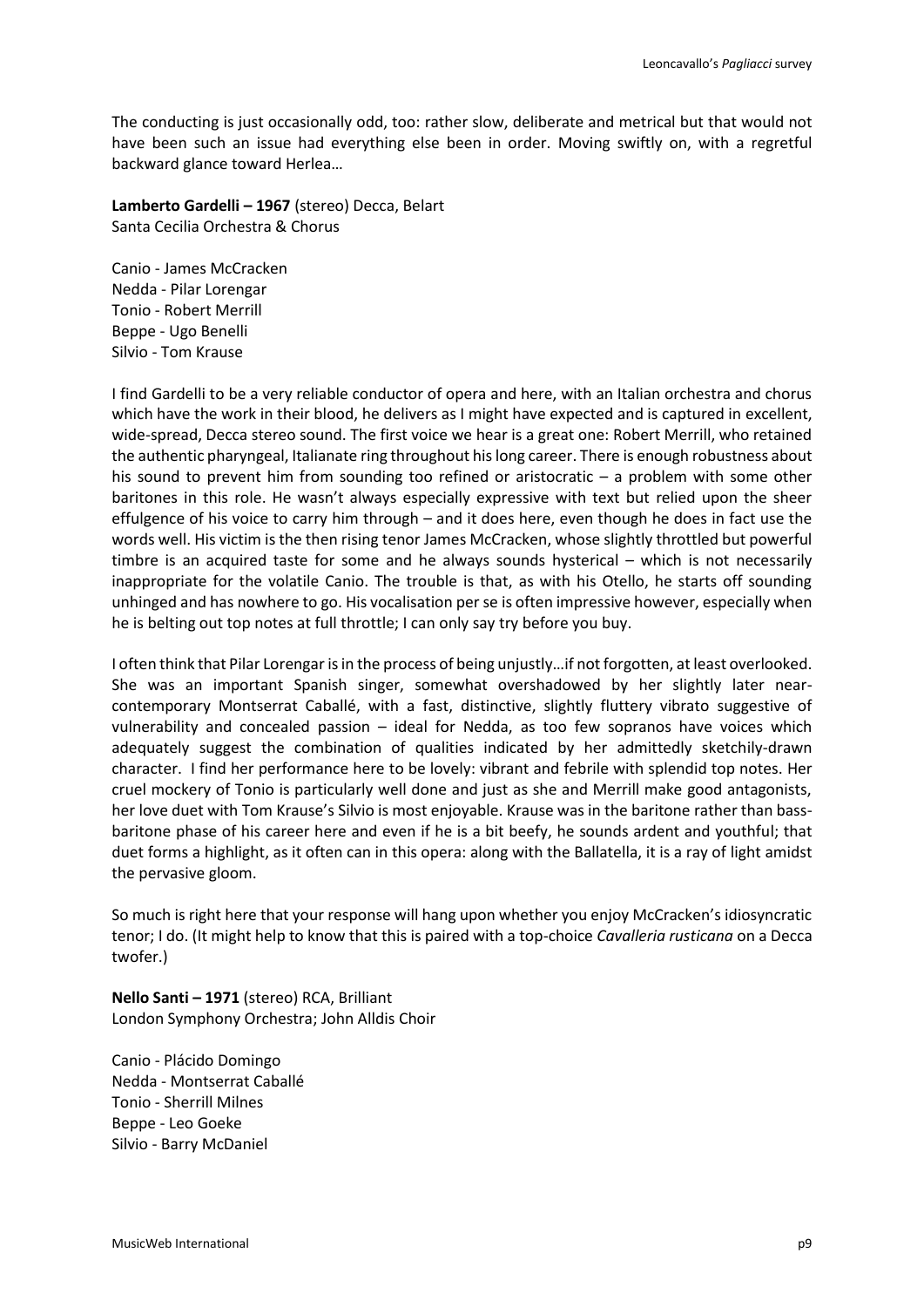I have long loved this recording; it represents the standard dream team of the early 70's with the three finest singers available to RCA for recordings at that time. Caballé plays Nedda with more delicacy than some but thereby manages to suggest a youthful vulnerability which sometimes eluded her, as her voice could sound matronly. Her pianissimi in the famous Ballatella are simply ravishing and she also characterises very convincingly, playing the humorous business in the play with a light touch and using subtle inflections to convey how hard she is finding it to hold the performance together as her husband's digressions become increasingly manic. Domingo is in finest youthful voice, with a ringing top and the ability to suggest mounting hysteria, even if he doesn't erase memories of Corelli's, el Monaco's or Di Stefano's visceral performances. Milnes is a leering, brutal Tonio with absurdly showy, but thrilling, top notes; Leo Goeke as Arlecchino sings a lovely ballad. The chorus is lusty, the LSO in finest form.

I like Santi's direction; wise and experienced he paces it all beautifully and, to contradict one or two critics, I do not find him lacking in any sense of drama. Now nearly fifty years old, I think this recording has withstood the test of time.

### **Giuseppe Patanè – 1976** (stereo) Decca

National Philharmonic Orchestra; London Voices & Finchley Children's Music Group

Canio - Luciano Pavarotti Nedda - Mirella Freni Tonio - Ingvar Wixell Beppe - Vincenzo Bello Silvio - Lorenzo Saccomani

In typically beautiful Decca stereo sound, expertly conducted by Patanè and fielding a trio of famous principals, superficially, this recording has everything going for it…but there are "issues", not least surrounding the casting of those famous singers. First of all, while Wixell can be fine in certain roles, Tonio is not right for him: his light, grainy baritone is not in the least Italianate and his manner his far too refined and, well, "northern European", and the optional top A flat in his opening aria is thin and only just there. Pavarotti is similarly too elegant for the earthy, violent Canio, although he is obviously in fine voce at this stage of his career – rather too "fine" in fact; as singing, it is lovely but hardly dramatically convincing as an aging cuckold – it is as if the Duke of Mantua has dropped by to slum it. Mirella Freni sings beautifully, even if occasionally an uncharacteristically prominent beat – at least, for this stage of her career – creeps into her line and her singing is rather heavy-footed for the young, flighty, frustrated Nedda. The under-casting of Silvio is another problem; the role may be relatively brief but it needs a glamorous, youthful-toned baritone of the kind singers like Bo Skovhus, Tom Allen and Simon Keenlyside possessed at the outset of their careers; the unknown Lorenzo Saccomani is dry and windy of tone. Finally, the chorus is too polite and bourgeois-sounding to be convincing Calabrian peasants. Nope; surprisingly, this prissy rendition is a non-starter.

# **Riccardo Muti – 1979** (stereo) EMI Philharmonia Orchestra; Ambrosian Opera Chorus

Canio - José Carreras Nedda - Renata Scotto Tonio - Kari Nurmela Beppe - Ugo Benelli Silvio - Thomas Allen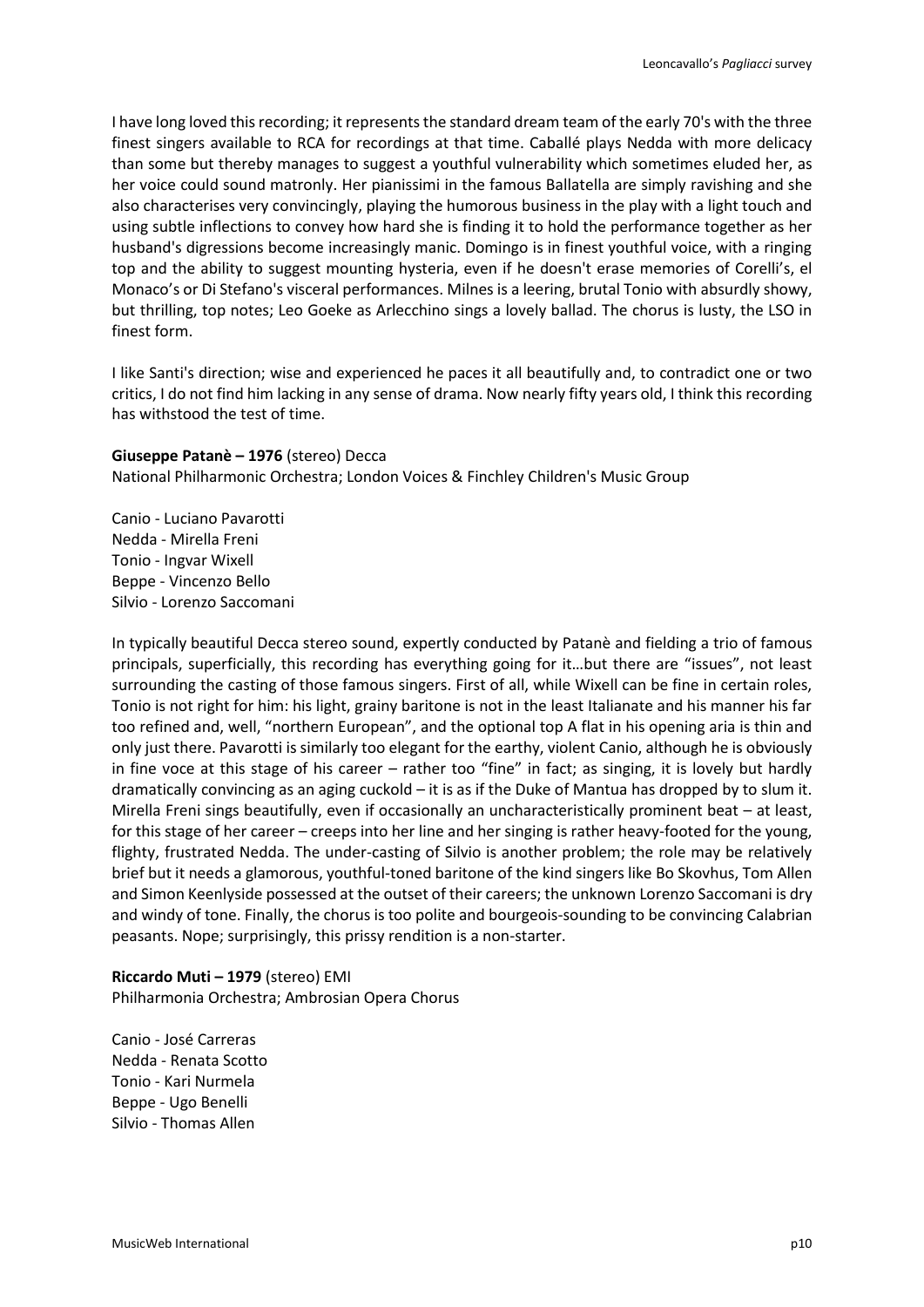I [reviewed](http://www.musicweb-international.com/classrev/2018/Jun/Mascagni_Cavalleria_76365052.htm) this as half of Muti's "Cav & Pag" box set, so here is the redacted version of that:

This is a red-blooded performance by a distinguished cast, but it is not ideal from a characterisation point of view and has certain weaknesses which become more apparent in comparison with other celebrated recordings. The greatest attraction here is José Carreras in finest voice in a seminal tenor role; of additional, somewhat more academic, interest is the chance to hear the "authentic" version of *Pagliacci*.

Let's first acknowledge the lovely, lyrical playing from the Philharmonia and superb choral singing under Muti's sensitive conducting, who is not the least driven as he sometimes can be but very flexible. I love the speed and pace of his direction on the "Don-din" choral number before Nedda's big aria and the riotous crowd scene before the play draws terrific singing and playing from the chorus and orchestra.

The problem here is that Muti is in purist, spoil-sport mode, using an edition which returns to the original autography score, ignoring and eschewing the accretion of illicit top notes, different markings, textual changes and upward transpositions of phrases which has accrued over the years and giving back to Tonio the final verdict "La commedia è finita!"; the result, to quote the notes, is the "lighter, cleaner performance" Leoncavallo actually wanted instead of the more grandstanding style we hear customarily hear. However, I still miss Tonio's top A flat and G at the end of his Prologue.

That role is sung by Finnish baritone Kari Nurmela, whose life was cut short by a cerebral haemorrhage at fifty years old, a mere five years after this, and I think this is his only major, commercial recording. He has a firm, flexible voice but is not especially vivid compared with such as Gobbi, Warren or Milnes, rather under-playing both the menace and the comedy. Carreras is on fire, inhabiting his role as the aging, jealous husband with an adulterous young wife, played by Renata Scotto. Even at this stage of her career, her soprano was starting to spread alarmingly at the top end of its range but she has wonderful control over expressive portamenti and the dynamics of her phrasing, making her Nedda very touching, even if the listener winces at some high notes.

The young Tom Allen as the ardent Silvio adds a touch of class and elegance in his smooth vocalisation; his love duet with Nedda is a highlight. Ugo Benelli is a similarly elegant Beppe.

The violent climax of the opera certainly makes its mark, with Carreras and Scotto throwing themselves into full verismo mode and the sneering epilogue sounds right coming from Tonio's mouth. This might not surpass other classic recordings but it catches Carreras in peak form before his regrettable decline.

**Georges Prêtre – 1983** (stereo; film soundtrack) Philips Teatro alla Scala Orchestra & Chorus

Canio - Plácido Domingo Nedda - Teresa Stratas Tonio - Juan Pons Beppe - Florindo Andreolli Silvio - Alberto Rinaldi

You have two options here: to listen to the soundtrack of the film, complete with crowd noises and all the attendant ambient noise – which, of course, as always with Zeffirelli, is satisfying naturalistic, faithful to the spirit of the original and beautiful to look at, without the need for gimmickry – or simply sit back, listen to the audio release on Philips and use your mind's eye.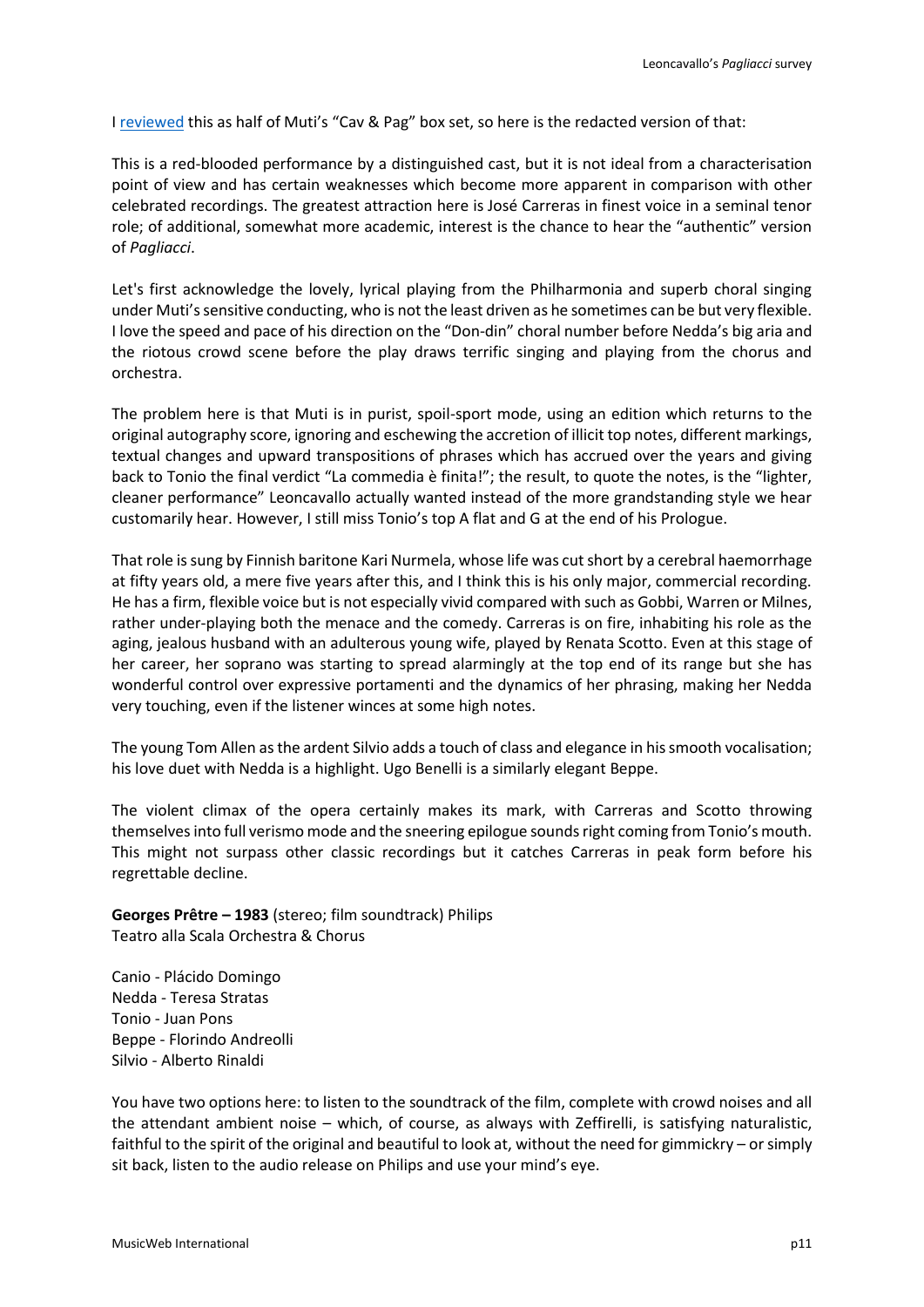The beauty and control of Pons' Prologue takes the listener aback; it is such a refined sound that it is ill-suited to portraying the brutal Tonio, instigator of the tragedy, but as singing per se it is a treat. It is evident on his entrance that Domingo is in typically fine voice, if just a tad thinner of tone than when he first recorded the role for Santi twelve years earlier. Unfortunately, there is a constant, edgy acidity in Stratas' soprano and weirdly she comes in late on the first beat of the vocal line in "Stridono lassú", which should have been re-taken; vocally, she is the weak link, although in the film her personal charm and excellent acting cover that flaw. She is not exactly poor and she deploys her lower register to inject some venom into her confrontation with Tonio but compared with the best she is hardly balm on the ear. Nor is Alberto Rinaldo as Silvio especially engaging; the beat in his baritone is annoying and his singing very ordinary.

Prêtre is on his best behaviour and in any case this music suits his temperament; the whole thing bowls along when required but he relaxes properly for the lyrical sections. However, if you want Domingo as Canio, a more properly menacing Tonio and a sweeter-toned Nedda, Domingo's earlier recording is a better bet.

**Lamberto Gardelli – 1983** (stereo) RCA Münchner Rundfunkorchester Orchestra & Chorus

Canio - Vladimir Atlantov Nedda - Lucia Popp Tonio - Bernd Weikl Beppe - Alexandru Ionita Silvio - Wolfgang Brendel

Gardelli's second recording is in good, stereo sound and sports an interesting cast. Weikl was the goto baritone of the era, before his voice started to develop the wobble which is already incipient in his vibrato here, There is plenty of incisiveness in his sound and he was always a characterful singer but there is something applied and self-conscious about his impersonation of Tonio which means that the ease and naturalness of Gobbi in that role evades him. Similarly, the Munich chorus doesn't have the élan or *slancio* of their Italian counterparts, but they are lively enough and sing with real charm and beauty in their "Din don" number, for example. Atlantov was an inconsistent performer who wasn't always caught at his best but here he is mightily impressive in a role tailor-made for his gifts – he was also a great Otello, with a big, meaty, resonant tone, marked by occasional harshness and a frequent glottal catch. His spinto-heroic tenor is tireless and his "Recitar!" is undoubtedly one of the best on record. Popp, too, is something of a natural fit for the role of Nedda, with her girlish, shimmering tone, pinging top notes and surprising reserves of heft, I like her very much. True, she sometimes resorts to a "squeezing" effect on notes but so much of her singing is really winning and she creates a credible persona. She is matched by a Silvio whose sound is oddly similar to Weikl's, with the same faults and virtues. Alexandru Ionita is a weak Beppe.

Gardelli's conducting is the fruit of long acquaintance with the score and his pacing is immaculate, alternately lilting and urgent, always supportive of, and in harmony with his singers. The Intermezzo is lovingly delivered without sentimentality by the superb Munich orchestra. Somehow, however, rather like the individual performances here, for all its charms, this set as a whole never sounds authentically Italian verismo. I thus remain in two minds about this one and in the end am inclined to give it a worthy mention and default to more mainstream recommendations.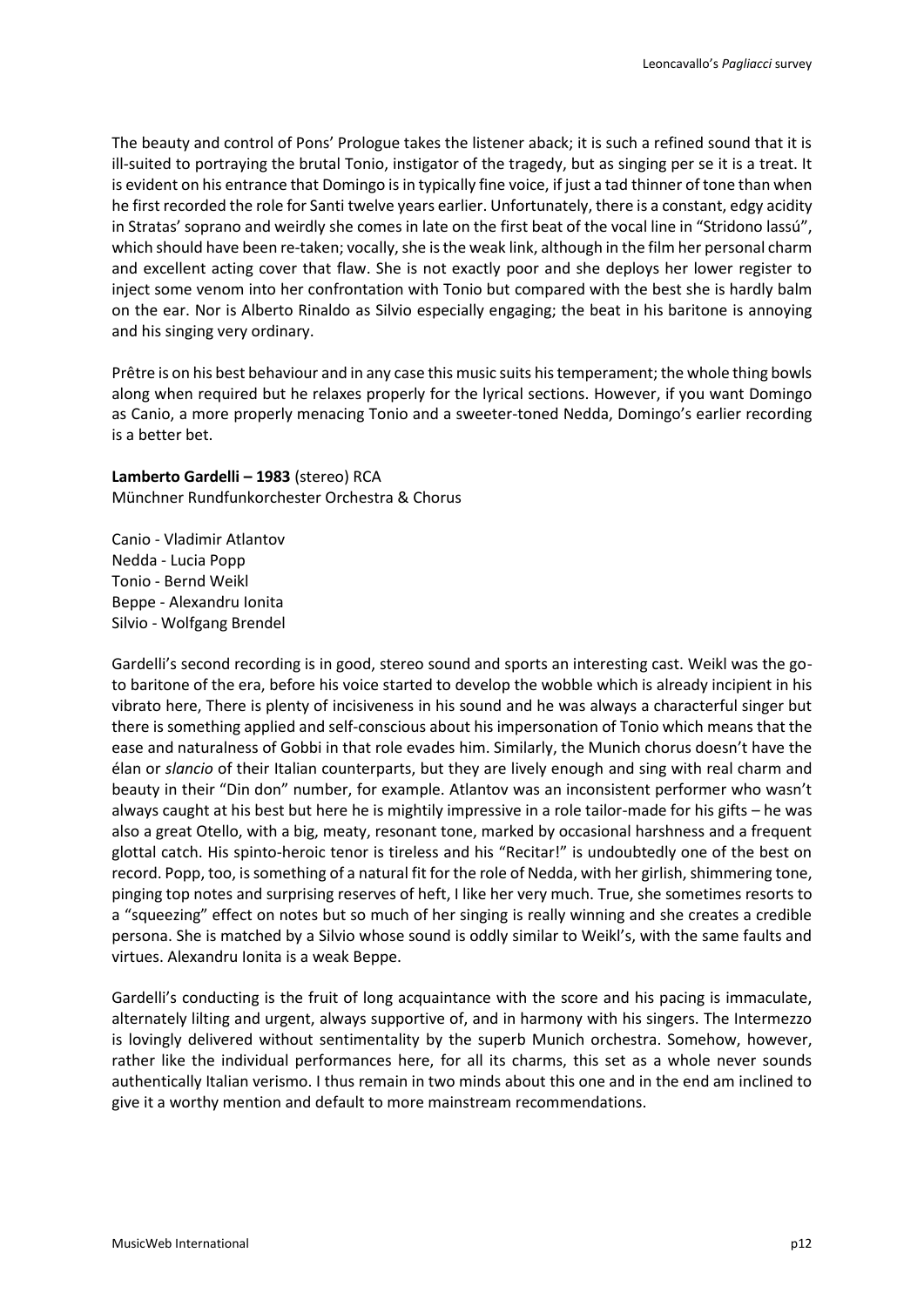**Alexander Rahbari – 1992** (digital) Naxos Czecho-Slovak Radio Symphony Orchestra; Slovak Philharmonic Choir

Canio - Nicola Martinucci Nedda - Miriam Gauci Tonio - Eduard Tumagian Beppe - Miroslav Dvorsky Silvio - Boje Skovhus

This is the standard team of three principal singers from this stable under Rahbari, apart from the guest appearance of a young Bo Skovhus as Silvio. It is recorded in good, atmospheric, "stereo-spread" digital sound and splendidly conducted. A stand-out here is Gauci's Nedda; she is rich-toned and flexible. Martinucci is in the best voice I have heard him. There is always a certain windiness to his tonal emission and his tearful outburst is a bit hammy but his passion and commitment carry the day; the role clearly suits both his temperament and vocal lay-out. Tumagian is always a solid, reliable baritone, singing Tonio well and sometimes almost too beautifully, without introducing those comic touches that make him really characterful. Miroslav Dvorsky's Beppe could be sweeter but he's good enough.

This is a solid Pagliacci without perhaps the sparkle and star-quality which distinguishes the best but it's a faithful rendering of the score which will not disappoint the new-comer, even if there is better to be had.

**Riccardo Chailly – 1999** (digital; live concert performance) Decca Royal Concertgebouw Orchestra; Netherlands Radio Chorus

Canio - José Cura Nedda - Barbara Frittoli Tonio - Carlos Álvarez Beppe - Charles Castronovo Silvio - Simon Keenlyside

As mentioned above in my introduction, this recording has won numerous accolades. It was made long before the voices of all four – including Simon Keenlyside - principal singers faded. Nonetheless, I would utter a note of caution: you can hear straight away that despite its sonority and his being only in his early thirties, Álvarez' baritone is already betraying an uncomfortable beat heralding trouble ahead and his top notes are forced. Furthermore, to my ears, he always sounds like one of those stern, avenging Verdi baritones trying to be funny. Then there is Cura's hoarse, coarse tenor, similarly betraying signs of the nagging pulse – especially on loud top notes – and which all too soon deteriorated until it sounded like an old car trying to start on a frosty morning. He is impassioned in his big aria but his singing is vitiated by his cloudy, improperly resonated tone. Barbara Frittoli is much better and characterises Nedda touchingly but her delivery lacks lightness and sparkle and even she employs too much vibrato, with too wide an oscillation in its amplitude. I can only iterate a truism: great voices do not evince this fault.

It is interesting to hear a young Charles Castronovo as Beppe, making a pleasing job of his serenade but still sounding like a comprimario tenor. By far the most attractive and appealing singing here comes from Simon Keenlyside's glamorous, refined Silvio but even he does not possess the ideal Italianate effulgence. He combines winningly with Frittoli's mostly gentle singing in their love duet – but nobody buys *Pagliacci* for the Silvio.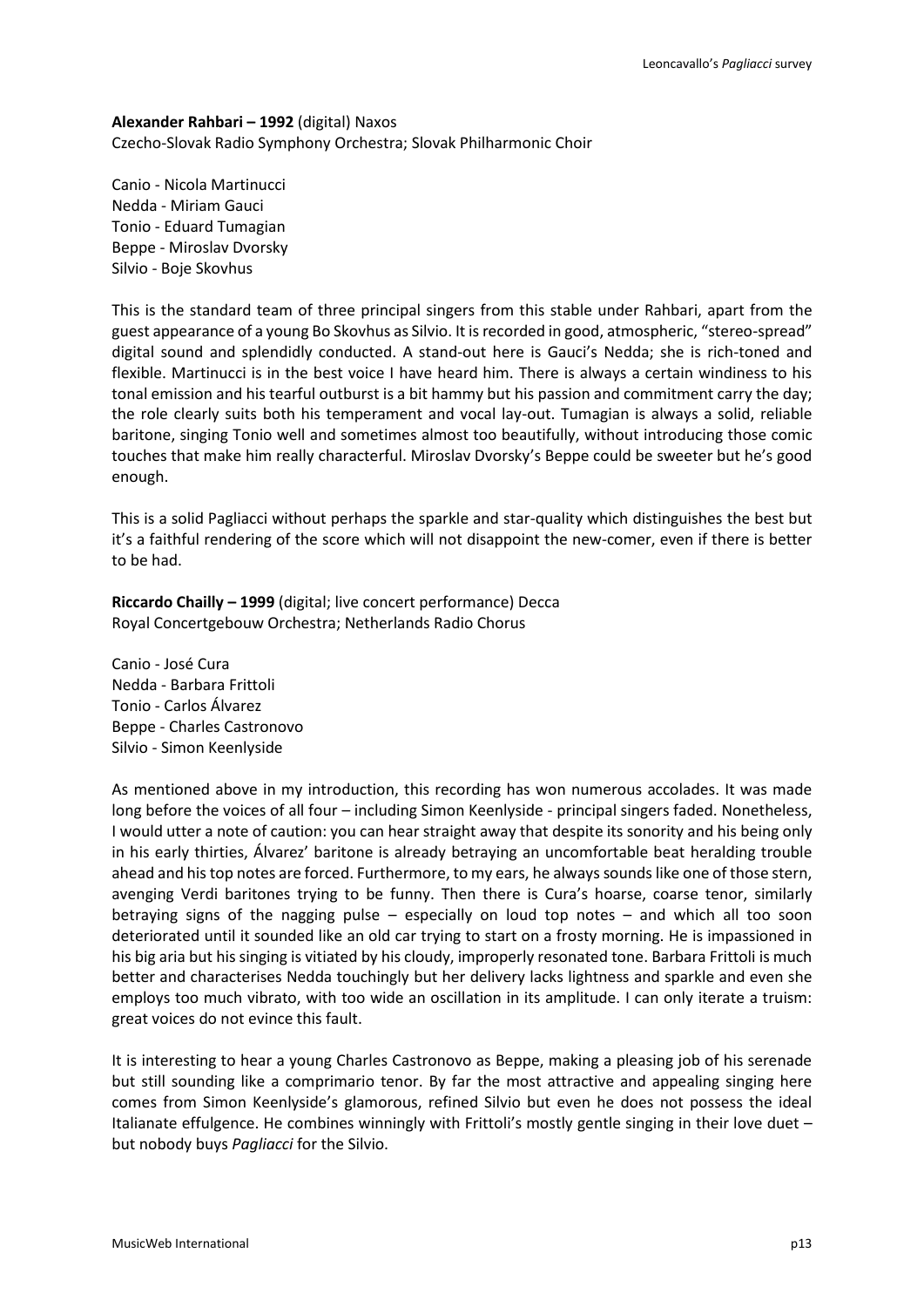Those vocal failings are all the more regrettable given Chailly's drive in the passages of high drama and sensitivity in the lyrical passages such as Nedda's Ballatella. Furthermore, we may enjoy the usual excellent Decca sound (despite this being recorded live) and both the orchestra and chorus eschewing sensible Dutch restraint, playing and singing respectively con gusto.

I part company with a host of critics here - but I hear what I hear, and think this is substandard.

### **Recommendations**

As a result of doing this survey, I have come to the conclusion is that despite its brevity, ubiquity and popularity, this is in fact a hard opera to bring off. There are more lemons above than in any other survey I have made so far and the best recordings do not always feature those performers you would have expected to be able to succeed in it. In the end, this is the verismo opera *par excellence*, so vocal amplitude and dramatic passion must trump refinement.

Mono: Serafin 1954 Stereo: Molinari-Pradelli 1958\*; Santi 1971 \*First choice

### *Ralph Moore*

### **Appendix**

**Franco Ghione – 1933-34** (mono; studio) EMI, Nimbus, Naxos, Arkadia, Pearl, Membran Teatro alla Scala Orchestra & Chorus

Canio - Beniamino Gigli Nedda - Iva Pacetti Tonio - Mario Basiola Beppe - Giuseppe Nessi Silvio - Leone Paci

This is in remarkably good sound for its vintage, hardly less approachable than the mono recordings above from the early 50's if you allow for a bit of swish and distortion. The strings are wiry bit vivid and the voices well forward. The first of those we hear is that of the great baritone Mario Basiola, whose career was somewhat overshadowed by more famous contemporaries like Ruffo and Stracciari but he was almost their equal vocally, his baritone being free, open, mellow and capable of ringing top notes – as you may hear in the Prologue. He may be too noble of timbre to portray the odious Tonio but there is no comparison between the magnificent sound he makes and that of say, Alvarez.

Franco Ghione was already an old hand at opera conducting and does almost everything right here, except the final Commedia dell'Arte scene proceeds a little sluggishly; the Intermezzo is piercingly lush and sweet, and the double basses come through very satisfyingly. The La Scala orchestra and chorus are on fire throughout, full of fervour and attack, such that their excitement compensates for some of the aural mush resulting from an overwhelmed microphone.

I am not always a fan of Gigli, finding his mannerisms – especially the gulping and sobbing – irritating but he is in his middle-period and on good behaviour here, despite a bit of sliding and crooning. His was, of course, an intrinsically beautiful tenor, honeyed yet powerful – perhaps too sweet and plangent to be ideal for the rough Canio but he injects considerable passion into his portrayal, and even if it is lachrymose that hardly conflicts with the character. "Vesti la giubba" is a tour de force of both soft and declamatory singing, his open "ah" vowels ringing out magnificently and the post-aria "Infamia!" embellishments adding to its intensity. If some might like a bit more steel in the sound to